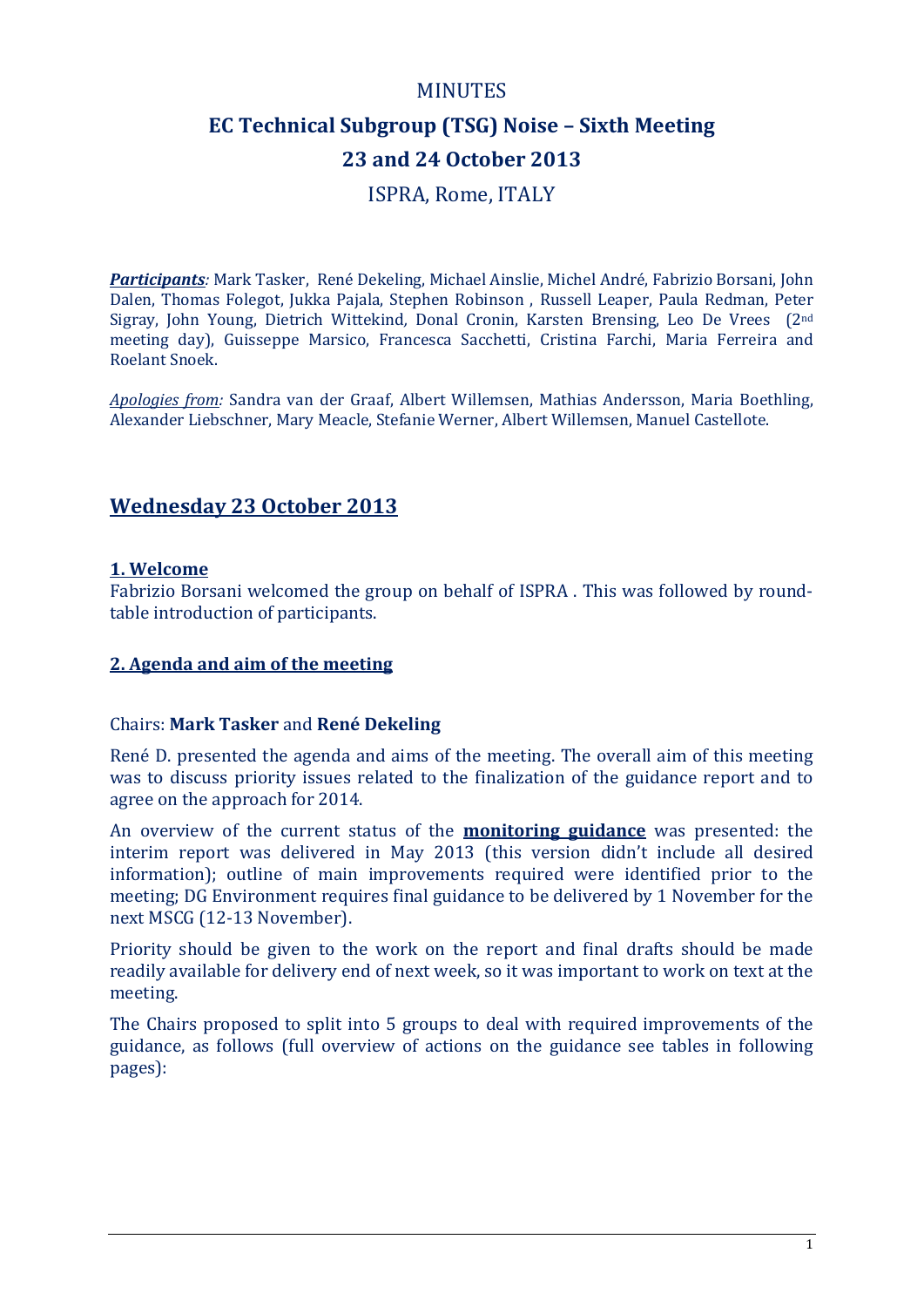**Working group sessions - Focus on the strengthening the Noise Monitoring Guidance (A) as outlined in the Work Plan 2013/14**

#### *Chapter 2 – Impulsive Underwater Noise*

- *a. Proposal for the establishment of a common Noise Register on impulsive noise (experience UK, possibly of the OSPAR ICG Noise, consider offer ICES)*
- A group led by Mark T., and including Paula R., René D., Donal C., and Roelant S. worked on the finalization of the concept of the register, based on UK example and recent comments.

#### *Chapter 2 – Impulsive Underwater Noise (2.4)*

- *b. Guidance for interpreting results, describing GES and future target setting (B) How to assess? Assessment scales? Aggregation?*
- Comments received from Stefanie Werner were considered by a group led by Russell L., that included Karsten B., René D., Donal C., Leo de Vrees and Mark T.

#### *Chapter 3 Ambient Noise (3.4) – Monitoring programme*

- *c. Further instructions for placement of monitoring devices for ambient noise (based on experience in BIAS, possibly the OSPAR ICG Noise)*
- *d. Lessons learned / Experiences with Noise monitoring and sound mapping (BIAS, etc): Part III*
- Fabrizio B. suggested inclusion of some of the information from the Part III lessons learned in Part I Executive summary
- A group led by Peter S., including Thomas F., Fabrizio B., Michael A., and Michel A. worked on the finalization of the instructions for placement of monitoring devices, based on BIAS experience.

#### *Chapter 3 Ambient Noise (3.3) – Measurements and modelling*

#### *e. Review consistency of section of measurement and modelling*

- Jukka P., Stephen R., and Dietrich W. worked on the finalization of this chapter.

#### *Chapter 3 Ambient Noise (3.5) – Averaging Sections*

#### *f. Review of averaging sections and considerations about biological relevance*

- John Y., Russell L., John D., and Karsten B. worked on the finalization of this chapter.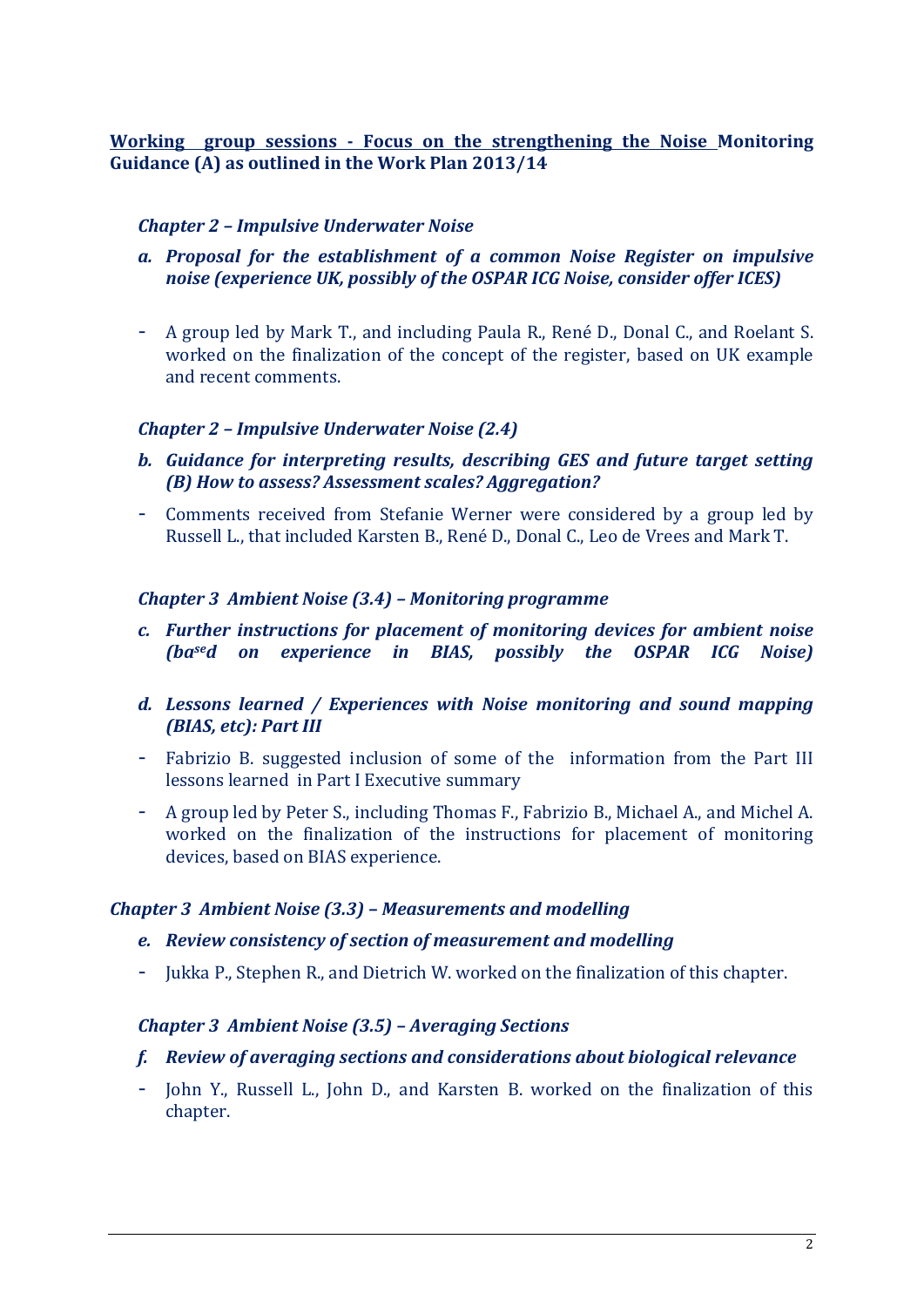#### **3. Update from TSG Members on ongoing initiatives**

All presentations are annexed (pdf) to these minutes:

- *EC Contract "Noise Propagation and Impact" & findings from DEFRA ME5210E project on ambient noise monitoring*, by Fabrizio Borsani CEFAS

Brief presentation of the

- *BIAS project*, by Peter Sigray

*- Update on latest work developments,* by Dietrich Wittekind

- *MSFD applications of deep water sound recordings",* by Michael Ainslie (and Jennifer Miksis-Olds)

#### **4. Working group sessions - Focus on the strengthening the Noise Monitoring Guidance (A) as outlined in the Work Plan 2013/14**

*Summary on decisions and deadlines:* See tables on page 5 and following as prepared and agreed by the TSG NOISE during the meeting.

#### *All contributions have been received in due time.*

#### **5. Work Programme 2014 – Update**

Leo de Vrees summarised TSG Noise's progress against the Terms of Reference (ToR)

#### **3. How to use the indicators in deriving consequences to biota? Riskassessment approach (C8, C9, C10)**

• Thresholds (C8)

- Acoustic mapping / species-specific impact areas (C9)
- Further information on impacts (C10)

The Group working on this consists of **Karsten Brensing**, Stefanie Werner, Michel André, Russell Leaper, Jukka Pajala, Maria Boethling, John Dalen, René Dekeling, Mathias Andersson, Alexander Liebschner, Thomas Folegot, Peter Sigray

### **4. Develop a set of criteria to select additional indicators for noise and other sources of energy (C7)**

- The first task should be, once knowledge is gathered about the impacts and pressures: how is pressure developing? This may not be a problem now but can we predict it in the future?
- The Chairs, with support of key TSG Noise members will prepare a paper that presents the rationale for the criteria for additional indicators by early 2014

**René Dekeling** will coordinate this task (the first work-item is the paper, that will be done with Sandra van der Graaf)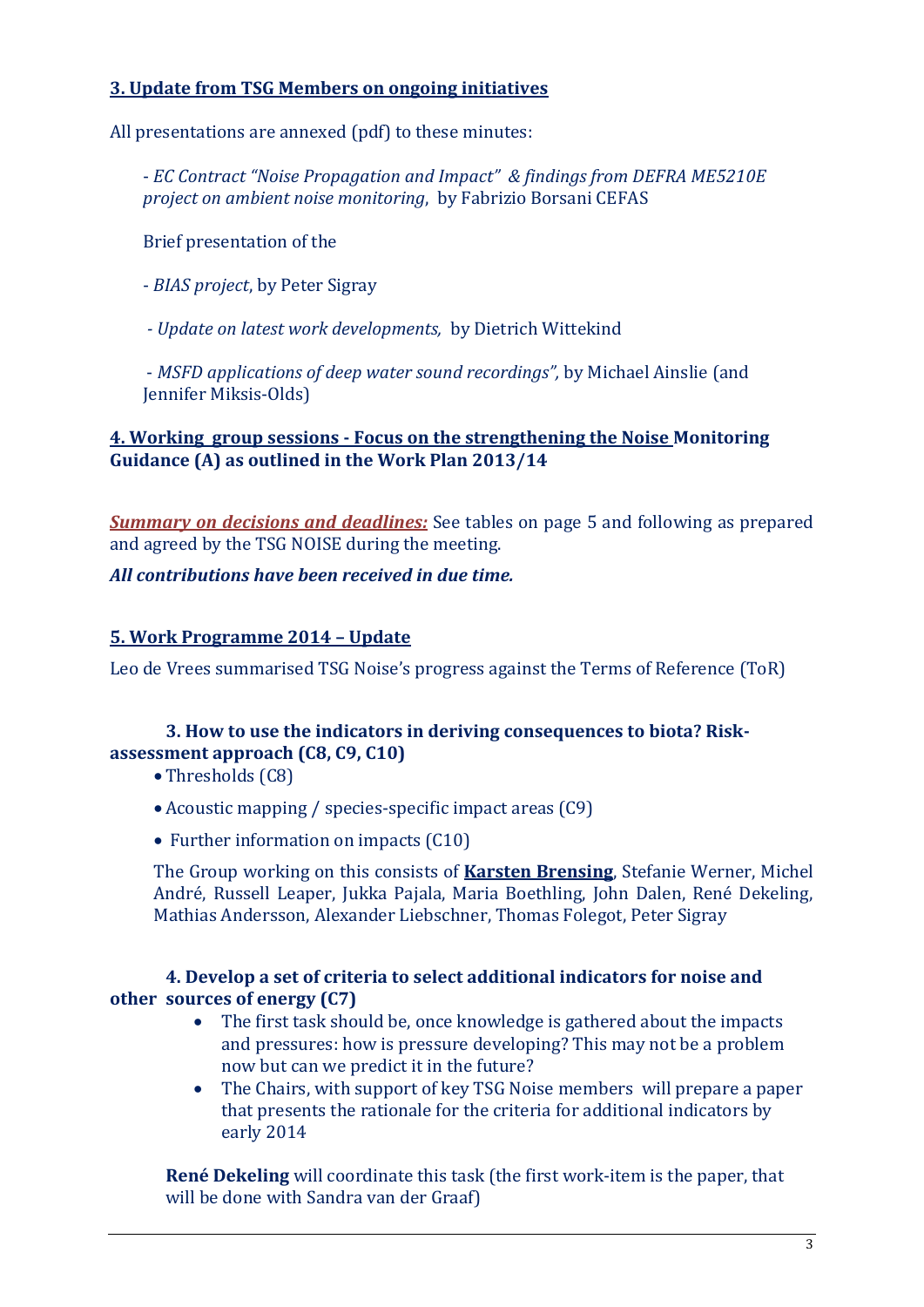#### **5. Develop recommendations on noise reduction and mitigation measures (C11)**

- The group is requested to take note of ongoing work on inventory of measures in OSPAR , as well as national experiences, such as the German recently reports and BOEM February 2013 workshop (mitigation techniques) findings.
- The TSG Noise currently does not intend to initiate new actions.

Stefanie Werner will continue to be the liaison with OSPAR ICG-Noise.

# **5.1 Other tasks in 2014**

7) Follow the work of Framework contract ENV.D2/FRA/2012/0025. Under this Framework contract the European Commission has commissioned a study on impacts of noise and use of propagation models to predict the recipient side of noise. As presented by Fabrizio (see minutes point 3) there are 4 members of TSG Noise involved in this contract. It has been agreed that TG Noise should review the results of the final product of the contractor (CEFAS). This review will take place during Spring 2014. In advance, CEFAS will prepare a roadmap towards target setting for impacts for discussion at the workshop (to identify knowledge gaps and to collect contributions to fill these gaps). The group (or at least some members) will also take part in the impacts workshop planned for 10-11 April in Brussels. More information to follow.

# **Meeting 7**

- No date fixed. This depends of the continuation of the group work in 2014, the ToR list of items for 2014 was drafted after the meeting.
- Place: Slovenia or Portugal? *Contacts to be checked b y Leo de Vrees*

At some point the following items may be needed from TG Noise

- Final advice for review of Commission Decision
- Reformulation present indicators
- New criteria and associated indicators (if necessary)
- Final report

An 8th meeting may also be required.

**Any other business:** René D. announced that the ESOMM-conference is planned for 8- 12 September 2014 in Amsterdam. This event mainly addresses the effects of sonar systems on marine mammals, but will also address other sounds and other species groups; and will take place at the same premises. The group members will be invited.

The meeting was closed at 15.00h. by René and Mark , thanking all participants for the positive and hard work during 2 days in Rome. The chairs were pleased with the progress done regarding the finalization of the Monitoring Guidance and look forward to working in the future.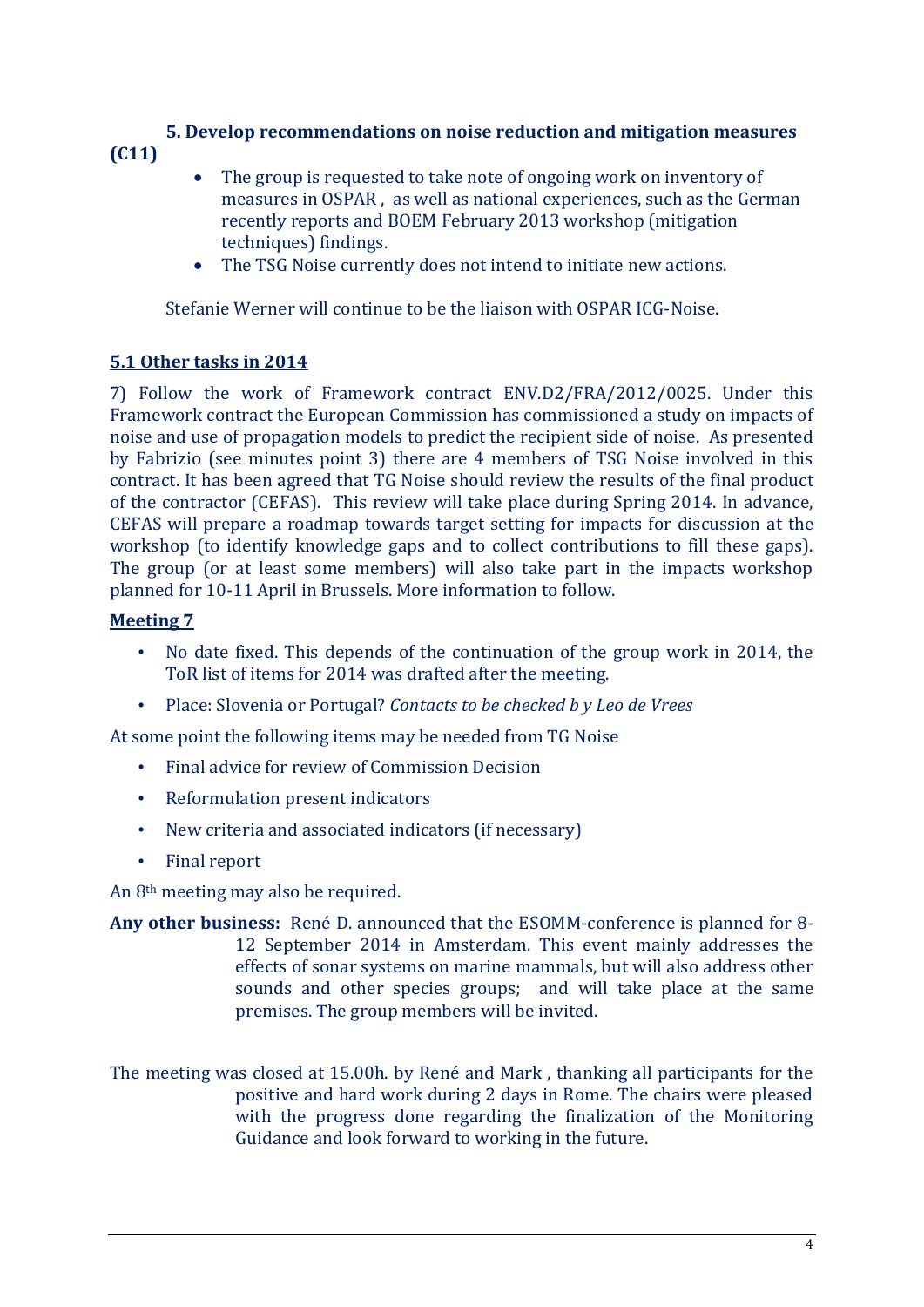**Monitoring Guidance - General Timeline:**

- **Version draft: 25 October, including revised versions done in ROME**
- **Delivery separate parts: 28th Monday!**
- **Version for chairs: 29th October**
- **Final version: 1st NOVEMBER – Done in time!**

|                         | <b>Monitoring Guidance for Underwater Noise in European Seas - Final Report</b><br><b>Part II and Part III</b>                                           |                                                                                                      |                                                                                                                          |                                                                                                                                                 |
|-------------------------|----------------------------------------------------------------------------------------------------------------------------------------------------------|------------------------------------------------------------------------------------------------------|--------------------------------------------------------------------------------------------------------------------------|-------------------------------------------------------------------------------------------------------------------------------------------------|
|                         | WHAT?                                                                                                                                                    | Group                                                                                                | <b>ACTION</b>                                                                                                            | <b>DEADLINE</b>                                                                                                                                 |
|                         | <b>General Comments &amp; Revisions</b>                                                                                                                  |                                                                                                      |                                                                                                                          | <b>ACTIONS</b>                                                                                                                                  |
| $\mathbf{1}$            | Review of the document, verification of<br>inconsistencies, language, etc.                                                                               | <b>Maria</b><br>Ferreira,<br>René<br>Dekeling, All<br><b>TSG</b><br><b>Members</b>                   | <b>Ongoing</b>                                                                                                           | 29 October<br>for Chairs<br>and<br>submission to<br>EC <sub>1st</sub><br><b>November</b>                                                        |
| $\overline{2}$          | Set-up revision process; split chapters for<br>contributions & revisions                                                                                 | <b>Maria</b><br>Ferreira,<br>René<br>Dekeling                                                        | ongoing                                                                                                                  | Ongoing                                                                                                                                         |
| 2.1                     | Provide update of the document structure, based on<br>general review                                                                                     | <b>Maria</b><br>Ferreira,<br>René<br><b>Dekeling</b>                                                 | Collection of<br>revisions<br>and new<br>structure<br>preparation                                                        | 21 <sup>st</sup> october<br><b>DONE</b>                                                                                                         |
| 3                       | Insert HELCOM declaration in Summary part<br>and OSPAR (June 2013 Minutes) -                                                                             | Email<br>information<br>Leo de Vrees                                                                 | <b>EUCC</b> to<br>integrate<br>decisions of<br>last<br>Ministerial<br>Meeting                                            | 23rd October<br>(to agree<br>during TSG<br>meeting)                                                                                             |
| $\overline{\mathbf{4}}$ | Update "TSG-NOISE acknowledges"                                                                                                                          | Maria<br>Ferreira                                                                                    | Chairs to<br>check if<br>needs<br>update -<br><b>EUCC</b> will do<br>it if required                                      | 29 October                                                                                                                                      |
|                         | <b>Chapter 2 - Impulsive Underwater Noise</b>                                                                                                            |                                                                                                      |                                                                                                                          |                                                                                                                                                 |
| 5                       | Proposal for the establishment of a common Noise<br>Register on impulsive noise (experience UK, possibly<br>of the OSPAR ICG Noise, consider offer ICES) | <b>Mark</b><br>Tasker,<br>René<br>Dekeling,<br>Frank<br>Thomsen,<br>Peter Sigray,<br>Paula<br>Redman | Chapters to<br>be revised/<br>checked:<br><b>PART III -</b><br>chapter 2.2.<br><b>PART II-</b><br>chapter 2.2<br>and 2.3 | <b>Group Work</b><br>in Rome<br>(MLT; PR;<br><b>RS; DC;RD)</b><br><b>New text</b><br><b>DONE</b><br><b>Comments</b><br>latest<br><b>Monday!</b> |
|                         | <b>Chapter 2 - Impulsive Underwater Noise</b><br>(2.4)                                                                                                   |                                                                                                      |                                                                                                                          |                                                                                                                                                 |
| 6                       | Guidance for interpreting results, describing GES and<br>future target setting (B)<br>How to assess? Assessment scales? Aggregation?                     | <b>Russell</b><br>Leaper.<br>René                                                                    | Chapters to<br>be revised/<br>checked:                                                                                   | <b>Group Work</b><br>in Rome (RL,                                                                                                               |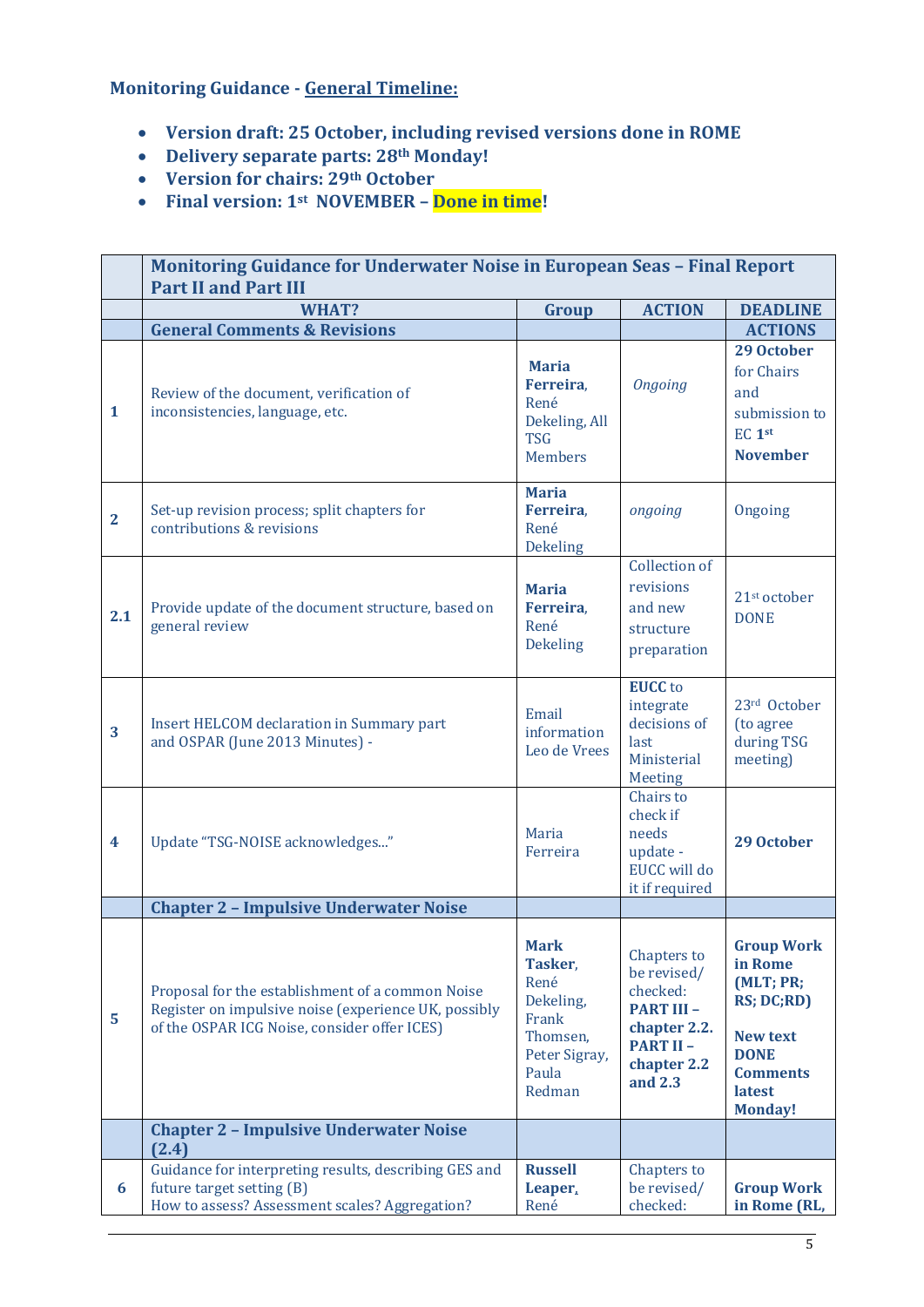|    | <b>Monitoring Guidance for Underwater Noise in European Seas - Final Report</b><br><b>Part II and Part III</b>                                                                                                                                     |                                                                                                                                                                        |                                                                                                                                                                       |                                                                                                                                                                                                                |
|----|----------------------------------------------------------------------------------------------------------------------------------------------------------------------------------------------------------------------------------------------------|------------------------------------------------------------------------------------------------------------------------------------------------------------------------|-----------------------------------------------------------------------------------------------------------------------------------------------------------------------|----------------------------------------------------------------------------------------------------------------------------------------------------------------------------------------------------------------|
|    | WHAT?                                                                                                                                                                                                                                              | Group                                                                                                                                                                  | <b>ACTION</b>                                                                                                                                                         | <b>DEADLINE</b>                                                                                                                                                                                                |
|    |                                                                                                                                                                                                                                                    | Dekeling,<br>Stefanie<br>Werner,<br>Mark Tasker,<br>Manuel<br>Castellote,<br>Paula<br>Redman                                                                           | <b>PART II-</b><br>chapter 2.4<br>and chapter<br>3.4<br><i>(sections)</i><br>3.4.2 and<br>3.4.3)                                                                      | KB, RD,<br>MLT,LdV)<br><b>Text</b><br>proposal RL<br>send to<br>group                                                                                                                                          |
|    | <b>Chapter 3 Ambient Noise (3.4) - Monitoring</b><br>programme                                                                                                                                                                                     |                                                                                                                                                                        |                                                                                                                                                                       |                                                                                                                                                                                                                |
| 7  | Further instructions for placement of monitoring<br>devices for ambient noise (based on experience in<br>BIAS, possibly the OSPAR ICG Noise)<br>Lessons learned / Experiences with Noise monitoring<br>and sound mapping (BIAS, etc)               | <b>Peter</b><br>Sigray,<br><b>Mathias</b><br>Andersson,<br><b>Thomas</b><br>Folegot,<br>Fabrizio<br>Borsani,<br>Gerry<br>Sutton,<br>Stefanie W.,<br>Michael<br>Ainslie | Chapters to<br>be revised/<br>checked:<br><b>PART III -</b><br>chapter 2.3<br>2.4, 2.5, 2.6,<br>2.9<br><b>PART II-</b><br>chapter 3.4<br>(sections 3.4)<br>and 3.4.1) | <b>Group Work</b><br>in Rome-<br>Part II (PS,<br>TF, FB,<br>Mains,<br>Mand)<br><b>Part III</b><br><b>(lessons</b><br>learned) to<br>be done<br>after Rome<br><b>New Text</b><br><b>SENT TO</b><br><b>GROUP</b> |
|    | <b>Chapter 3 Ambient Noise (3.3) -</b><br><b>Measurements and modelling</b>                                                                                                                                                                        |                                                                                                                                                                        |                                                                                                                                                                       |                                                                                                                                                                                                                |
| 8  | Review consistency of section of measurement and<br>modelling                                                                                                                                                                                      | <b>Jukka</b><br>Pajala,<br>Michel<br>André,<br>Stephen<br>Robinson,<br>René<br><b>Dekeling</b>                                                                         | Chapters to<br>be revised/<br>checked:<br><b>PART II-</b><br>chapter 3.3                                                                                              | <b>Group Work</b><br>in Rome (JP,<br>SR, DW)<br><b>New text</b>                                                                                                                                                |
|    | <b>Chapter 3 Ambient Noise (3.5) - Averaging</b><br><b>Sections</b>                                                                                                                                                                                |                                                                                                                                                                        |                                                                                                                                                                       |                                                                                                                                                                                                                |
| 9  | Review of averaging sections and considerations<br>about biological relevance<br>Chapter 3.5 Ambient - Technical Specifications -<br>section 3.52<br>PART II - chapter 3.5.2 - to be reviewed<br>PART III - chapter 2.8 - to check if needs update | <b>Manuel</b><br>Castelotte,<br>Frank<br>Thomsen,<br><b>Thomas</b><br>Folegot,<br>Russel<br>Leaper,<br>Michel<br>André                                                 | Chapters to<br>be<br>revised/chec<br>ked:<br><b>PART II-</b><br>chapter<br>3.5.2<br><b>PART III -</b><br>chapter 2.8                                                  | <b>Group Work</b><br>in Rome (JY,<br>JD, RL, KB)<br>New text -<br>needs check<br><b>RL</b> today                                                                                                               |
|    | <b>PART III Annex 2.1</b>                                                                                                                                                                                                                          |                                                                                                                                                                        |                                                                                                                                                                       |                                                                                                                                                                                                                |
| 10 | Review of annex about '2.1 Guidance on underwater<br>sound sources to be included in the Register of Low<br>and Medium Frequency Sources of Impulsive                                                                                              | <b>John Dalen</b><br>Michael<br>Ainslie, René<br>Dekeling                                                                                                              | Chapters to<br>be<br>revised/chec<br>ked:<br><b>PART III -</b>                                                                                                        | <b>Finalization</b><br>after Rome<br><b>(edition RD</b><br>and Michael<br>A.)                                                                                                                                  |